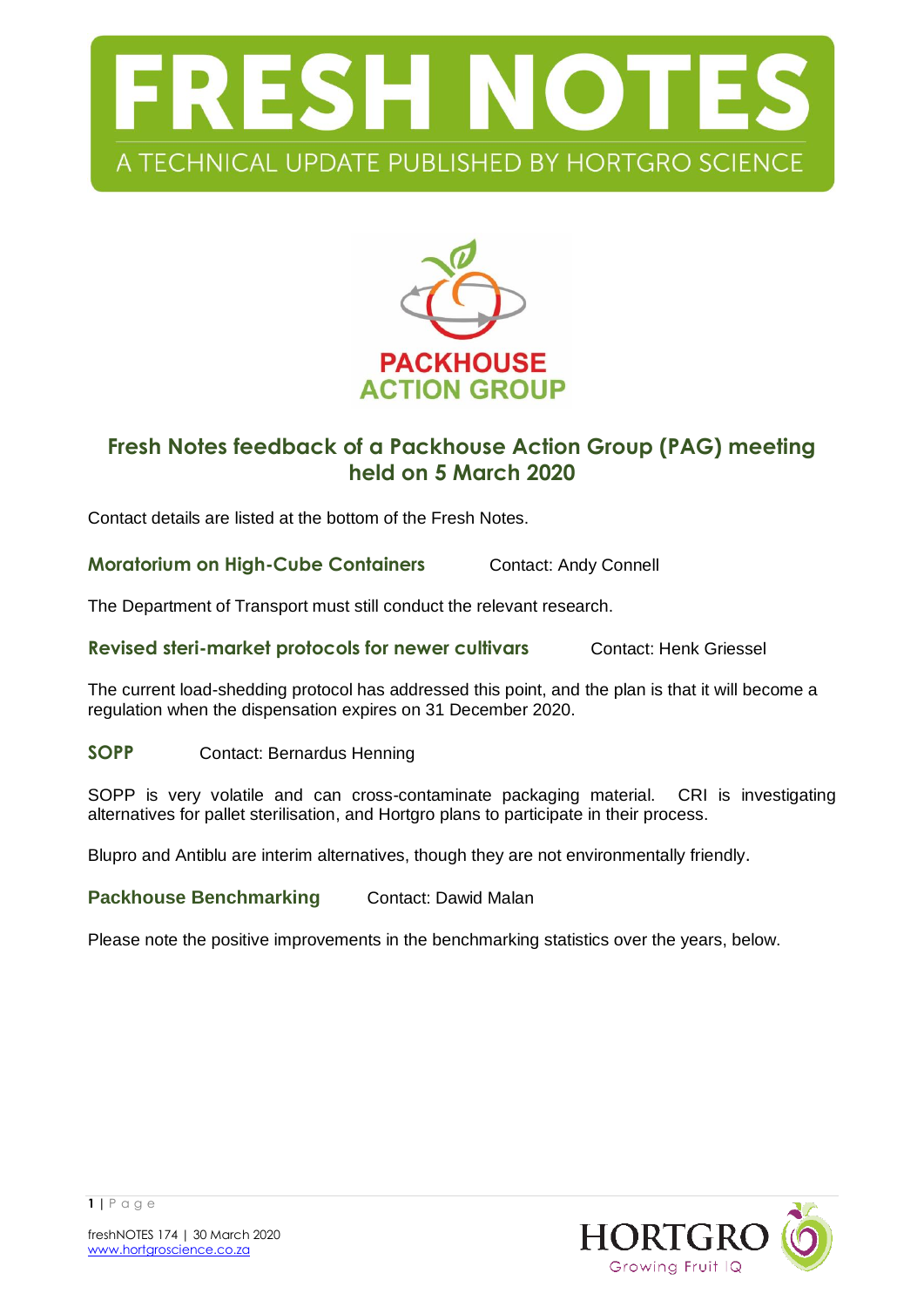# FRESH NOTES A TECHNICAL UPDATE PUBLISHED BY HORTGRO SCIENCE

| Langtermyn "Benchmarking" berekeninge |                             |                            |                            |                            |
|---------------------------------------|-----------------------------|----------------------------|----------------------------|----------------------------|
|                                       |                             |                            |                            |                            |
|                                       | <b>Bedrys</b> gemid<br>2019 | <b>Bedrysgemid</b><br>2018 | <b>Bedrysgemid</b><br>2017 | <b>Bedrysgemid</b><br>2016 |
| Kg vrugte getip/ Totale persoon /uur  | 65.00                       | 57.61                      | 52.89                      | 47.81                      |
| Kg gepak/ Totale Persoon/ uur         | 44.91                       | 42.78                      |                            |                            |
| Kg pere getip/ pakhuispersoon /uur    | 66.95                       | 64.03                      | 42.22                      | 40.28                      |
| Kg appels getip/pakhuispersoon/uur    | 79.71                       | 73.46                      |                            |                            |
| Kg pere gepak/pakhuis persoon/uur     | 50.58                       | 51.82                      |                            |                            |
| Kg appels gepak/pakhuispersoon/uur    | 55.64                       | 54.45                      |                            |                            |
| % Pere                                | 41.46%                      | 23.71%                     | 12.96%                     | 19.98%                     |
| % Appels                              | 80.12%                      | 77.42%                     | 87.01%                     | 80.02%                     |
| Afwesigheid %                         | 5.11%                       | 5.18%                      | 4.75%                      | 4.71%                      |
| Bestuurstaantyd%                      | 6.00%                       | 5.87%                      | 5.29%                      | 6.74%                      |
| Elektriese staantyd%                  | 1.03%                       | 0.77%                      | 0.63%                      | 1.25%                      |
| Meganiese Staantyd%                   | 2.90%                       | 2.22%                      | 1.39%                      | 1.77%                      |
| Totale Staantyd%                      | 10.71%                      | 9.78%                      | 7.73%                      | 10.50%                     |
| PPECB Afkeuring %                     | 2.60%                       | 3.82%                      | 2.55%                      | 2.90%                      |
| Totale afkeurings                     | 4.28%                       |                            |                            |                            |
| Karton waste %                        | 0.48%                       | 0.52%                      | 0.94%                      | 0.96%                      |
| Sakkie & flowrap gepak %              | 30.31%                      | 31.85%                     | 31.30%                     | 25.22%                     |
| Sakkie waste %                        | 0.59%                       | 0.88%                      | 1.27%                      | 1.73%                      |
| Flowrap waste %                       | 7.10%                       |                            |                            |                            |
| Geweegde gemid appel massa (g)        | 124.29                      |                            |                            |                            |
| Geweegde gemid peer massa (g)         | 168.46                      |                            |                            |                            |
| % uitpak appel                        | 69.94%                      |                            |                            |                            |
| % uitpak pere                         | 76.03%                      |                            |                            |                            |

The quality benchmarking parameters are still in the development process and testing.

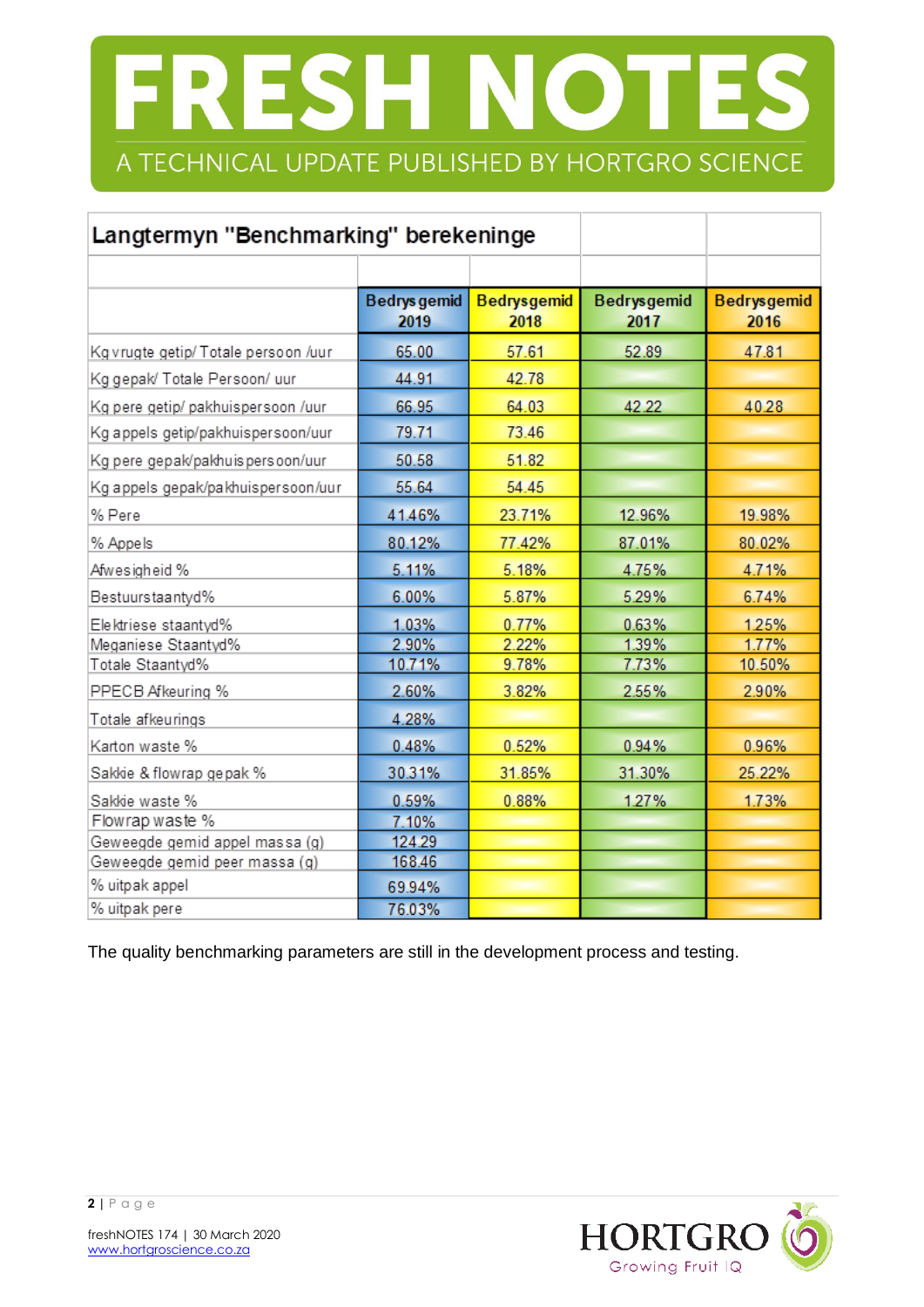

### **Feedback of an Eskom key Customer Meeting Contact: Henk Ryke**

- For Eskom to become viable they need an increase in 25% 30%.
- Business separation: Generation, Transmission, Distribution will go ahead (already started)
- Load shedding:

50% of needed maintenance has been approved. Therefore the 18-month period in which load shedding will take place to accommodate repairs and maintenance. Four Power Stations: Medupi, Arnot, Tutuka and Kendal contribute 50% of all power generated.

There are 17 Power Generation Plants.

Coal contributes 80% of all power generated. 50% of all coal is being exported.

A reduction in coal mining has been forecasted from now to 2038. Contracts end and the big worry is if Eskom will be able to get coal and will there be mines in operation.

COAL STOCK November 2018 - 22 days stock January 2020 - 49 days stock

• Previous management philosophy "run to break"

This strategy has changed, therefore the need to load shed due to do the planned maintenance.

Previous Peak time slots to be re-structured (alternate morning and evening slots)

Winter and Summer rates (Low & High Season) to be altered, not sure if it will be for certain. Tariff Structures only or across all structures.

 The reliability of wind and sun electricity generation that could change in a matter of minutes is a problem during generation periods causing sudden changes in the load pattern making the system unstable and difficult to manage.

**Market Access Feedback** Contact: Jacques du Preez / Lindi Benic

#### Mexico

The Mexican inspector is scheduled for 14 April – 5 June. Discussions with DAFF on methyl bromide fumigation are ongoing. It is hoped to include the 40 day phytosanitary period in both land and in-transit shipping. False Bay Fumigation is an approved fumigation facility.

#### Taiwan

**3 |** P a g e

An attempt to get the inspector earlier was not successful.

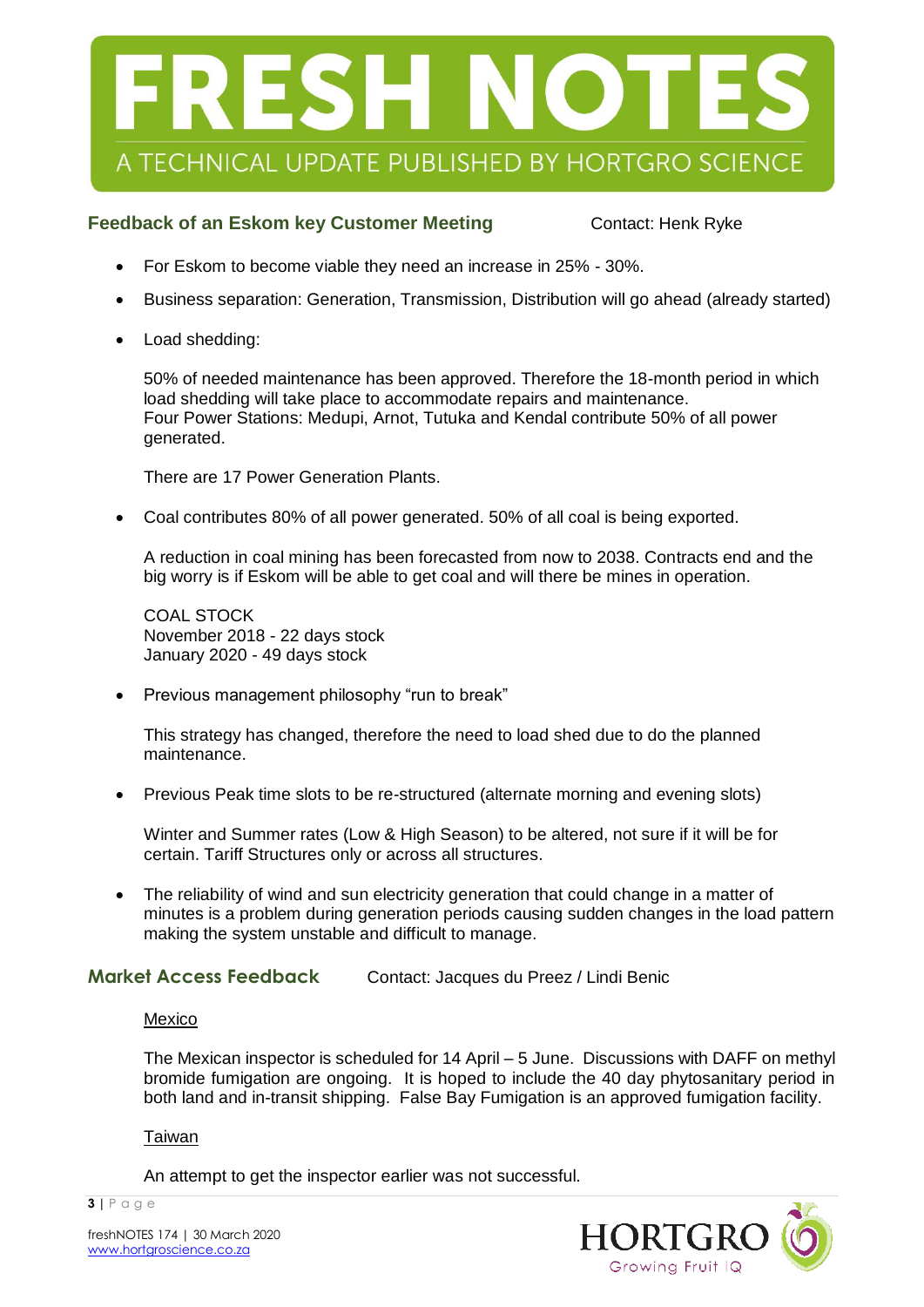

#### India

India was delaying the in-transit phytosanitary sterilisation.

#### China

The corona virus has delayed the signing of the protocols.

#### Saudi Arabia

A workable solution has allowed PPECB to issue verification before the DAFF certificate is issued.

Thailand

Work in progress.

#### **CA Engineers meeting Contact: Richard Hurndall / Henk Ryke**

A meeting of CA operators is scheduled for 7 May 2020, though the timing may be subject to developments in the country. The plan is to hold it somewhere central in the production area, so venue offers will be welcomed. Please express your interest in attending this meeting, and provide topics of discussion.

#### **Fire Risk Insurance** Contact: K Bouwer

K Bouwer gave feedback on the Global Cold Chain Alliance (GCCA) meeting that he attended.

GCCA provides advisory services to industries. World-wide natural disasters have depleted reinsurers coffers. They have rules to protect themselves, and which filter down to insurers. Cold stores are regarded as non-standard construction, and are grouped with food processing operations which carry a higher risk. It would assist the industry if they can be grouped as a separate category.

In the opinion of one of the panellists, sprinklers don't mean much for cold stores. Polystyrene panels are regarded as highly flammable. Flame retardant panels just delay burning.

CA stores can be divided into different risk periods – operational and non-operational. The latter can be higher depending what is stored in them. Risks are also related to what is stored alongside and on top of cold stores.

The next step is to see if there is sufficient interest in creating a separate category for cold stores.

**Research Priorities** Contact: Prof Wiehann Steyn

A call for new research projects for the 2020/2021 season would be circulated shortly. Two plastic projects have been identified previously. The knowledge review on plastics may identify further projects. The deadline is 6 April.



**4 |** P a g e